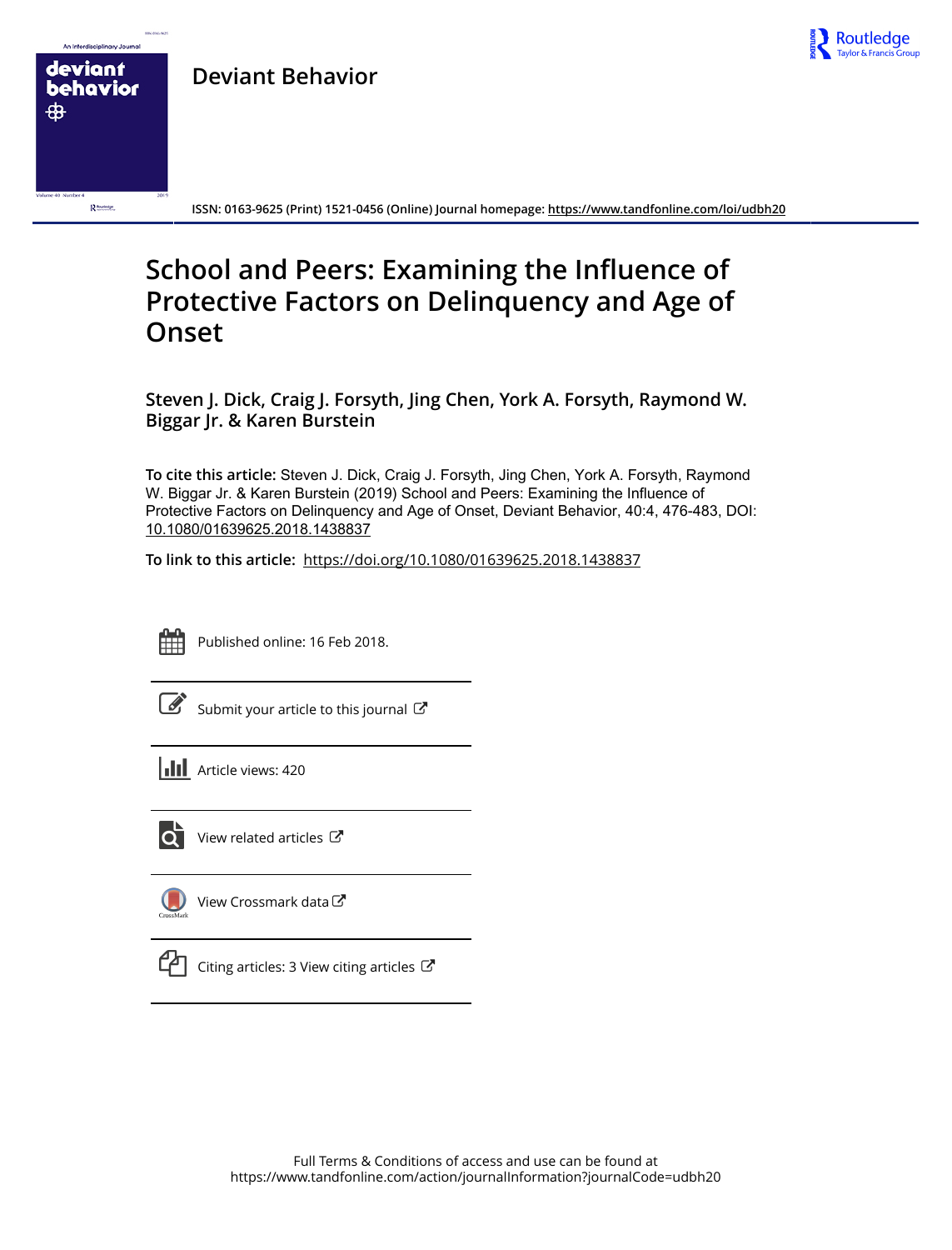

Check for updates

# School and Peers: Examining the Influence of Protective Factors on Delinquency and Age of Onset

Steven J. Dick, Craig J. Forsyth, Jing Chen, York A. Forsyth, Raymond W. Biggar Jr., and Karen Burstein

Picard Center, University of Louisiana, Lafayette, Louisiana, USA

#### ABSTRACT

This paper uses data on 10th graders from 2014 Caring Communities Youth Survey to examine the effect of protective factors on delinquency/age of onset (never, 13 or younger, 14 or older) of two antisocial behaviors (carrying a handgun to school and attacking someone with the intent of seriously hurting them). Two domains of protective factors are used: school and peers. The most significant protective factor for both antisocial behaviors was religiosity which is within the peer domain. Cramer's V was used because of the nominal level variables, 2 by 3 tables, and large sample. The literature on age of onset and protective factors is discussed.

ARTICLE HISTORY

Received 14 December 2017 Accepted 31 January 2018

# Introduction

The authors examine the influence of two domains of protective factors, school, and peers, on delinquency/age of onset: never, 13 or younger, 14 or older, of two antisocial behaviors: carrying a handgun to school and attacking someone with the intent of seriously hurting them. The literature on the importance of age of onset is discussed, as well as the concept of protective factors under the domains of school and peers.

## Onset of criminal behavior

<span id="page-1-6"></span><span id="page-1-5"></span><span id="page-1-4"></span><span id="page-1-3"></span><span id="page-1-2"></span><span id="page-1-1"></span><span id="page-1-0"></span>The term onset captures an individual's transition from nonoffender to offender as a result of committing an antisocial act (Moffitt et al. [2002](#page-8-0)). The timing of onset holds a crucial role in explaining one's subsequent pattern of offending over the life-course (Farrington [1989](#page-7-0), [1990,](#page-7-1) [2005;](#page-7-2) Loeber et al. [1998](#page-7-3); Mazerolle et al. [2000](#page-8-1); Nagin and Paternoster [2000;](#page-8-2) Sampson and Laub [1993](#page-8-3)). Committing a first offense prior to the age of 14 is commonly referred to as early onset/life-course persistent offenders, whereas a first offense at or after 14 is late onset/adolescence-limited (DeLisi [2006](#page-7-4); Piquero and Chung [2001](#page-8-4); Tibbetts and Piquero [1999](#page-8-5)). Adolescent-limited offenders are portrayed as non-serious delinquents. Studies of criminal careers have generally shown that a substantial group of delinquents limit their delinquency to the teen years (Moffitt [1993;](#page-8-6) Patterson and Yoerger [1997\)](#page-8-7). These youth start later: 14 years old or older and most quit in the late teens. Lifecourse persistent offenders, start delinquency at 13 years of age or younger, referred to as chronic juvenile delinquents, are responsible for the overwhelming majority of serious delinquency. These youth have lengthy delinquent careers, commit crimes at a high rate, and are deeply committed to antisocial behavior. These youth may drift through successive systems aimed at curbing their deviance: schools, juvenile justice programs, psychiatric treatment centers, and prisons. Their behavior may change with changing opportunities, but the underlying disposition persists

CONTACT Craig J. Forsyth cjf5714@louisiana.edu University of Louisiana, Lafayette, Picard Center, 200 E. Devalcourt, Lafayette, Louisiana 70506 © 2019 Taylor & Francis Group, LLC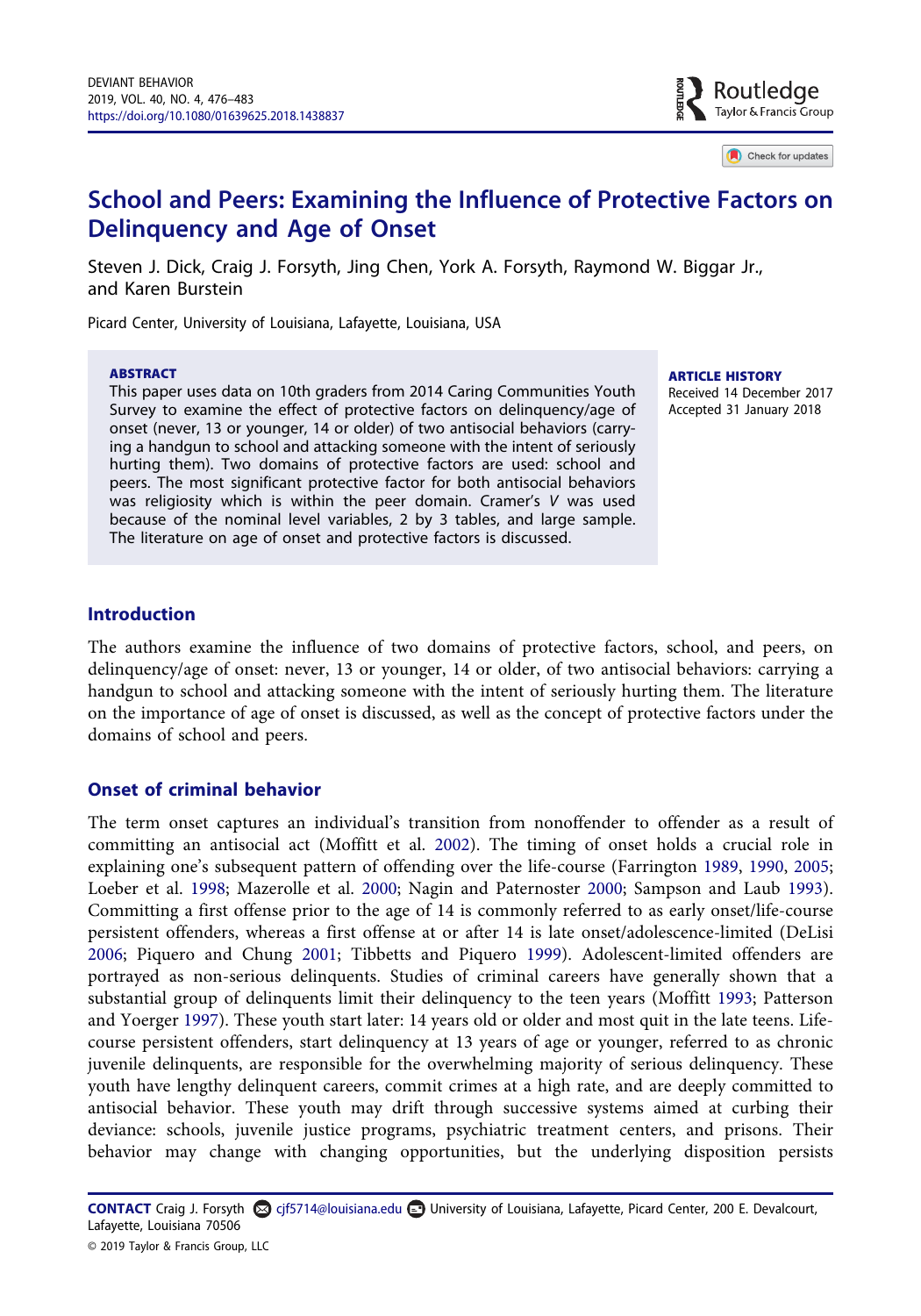<span id="page-2-6"></span>throughout the life course (Moffitt [1993](#page-8-6)). This fundamental idea and the research which has supported it (Piquero and Brezina [2001](#page-8-8)) descend primarily from the research of Moffitt [\(1993\)](#page-8-6) and Sampson and Laub ([1993](#page-8-3)).

<span id="page-2-2"></span>The largest group of juveniles approximately 80–85% never commit any antisocial acts including getting suspended from school. Forsyth et al. ([2014](#page-7-5)) found three categories of students: nearly 80% of students had no school infractions and no felony offenses; a second group of approximately 16% of students had a number of felonies and 1–3 school suspensions. The third group of approximately 4% of students had 4 or more school suspensions and had a similar but disproportionate number of felonies, being only 25% the size of the second group of students. These researchers did not engage the use of age of onset.

<span id="page-2-7"></span><span id="page-2-3"></span><span id="page-2-1"></span>Various researchers have contributed to this cache of research, having different percentages, more categories of youth, and data suggesting which onset group(s) are more likely to continue into adult criminality. For the most part, research supports the notion that the earlier onset of antisocial behavior increased severity of future offending into adulthood (Blumstein et al. [1986](#page-7-6); Farrington [1990](#page-7-1); Glueck and Glueck [1950](#page-7-7); LeBlanc and Loeber [1998;](#page-7-8) Loeber [1982](#page-7-9); Moffitt [1993;](#page-8-6) Piquero and Chung [2001;](#page-8-4) Piquero, Farrington, and Blumstein [2003;](#page-8-9) Sampson and Laub [1993](#page-8-3); Tolan [1987](#page-8-10)). Although some researchers ascribe importance to onset age, others (Nagin and Farrington [1992b\)](#page-8-11) question the relationship between onset timing and one's trajectory, whether it is directly influenced by age or if it represents underlying tendencies. A growing body of literature has found that late onset, occurring in either late adolescence or early adulthood, relates to subsequent offending in contiguous adult periods (Bacon, Paternoster, and Brame [2009](#page-7-10); Gomez-Smith and Piquero [2005;](#page-7-11) McGee and Farrington [2010;](#page-8-12) Nagin and Farrington [1992a](#page-8-13), [1992b;](#page-8-11) Zara and Farrington [2009,](#page-8-14) [2010](#page-8-15)).

# <span id="page-2-5"></span><span id="page-2-0"></span>Protective factors

The risk and protective factor model of delinquency prevention is an empirical based method for reducing antisocial behaviors among youth. This model is based on the simple premise that to prevent a problem from happening, we need to identify the factors that increase the risk of that problem developing and then find ways to reduce the risks. Protective factors are situations, events, settings, or characteristics that decrease the likelihood that juveniles will become delinquent. Protective factors shield youth from contexts that contribute to delinquency or provide the resiliency to avoid crime (Hawkins, Catalano, and Miller [1992](#page-7-12)).

<span id="page-2-4"></span>This research uses protection factors under two domains: school and peer/individual. Each student's response questions determining protective factors were rated high or low protection. The protective level was determined by responses to the factors shown in [Tables 1](#page-3-0) and [2.](#page-3-1) The protective factor scales measure specific aspects of a youth's life experience that are predictive of whether he/ she is equipped with shields against engaging in problem behaviors: two antisocial behaviors in this paper. Each factor represents an individual's cumulative responses to a series of questions. This research examined the effect of being low or high on protective factors on three categories (never, or 14 years old or older, 13 years old or younger) of committing each specific antisocial act.

# Schools and peers

<span id="page-2-8"></span>The protective factors of school and peers are very interrelated. The notion that individuals would be influenced by the attitudes and behaviors of peers and school has been well established. In developing his classic differential association theory, Sutherland [\(1939](#page-8-16)) emphasized the importance of group influence on an individual's deviance through exposure to alternative norms and behaviors. Associations with delinquent and deviant values can create a mutually reinforcing loop that increases the likelihood of escalating deviance such that weak ties to family and to school lead to delinquent involvements, which are then likely to further weaken these ties to family, school, community, and prosocial peers. In the final connection, one's own values and norms are increasingly deviant,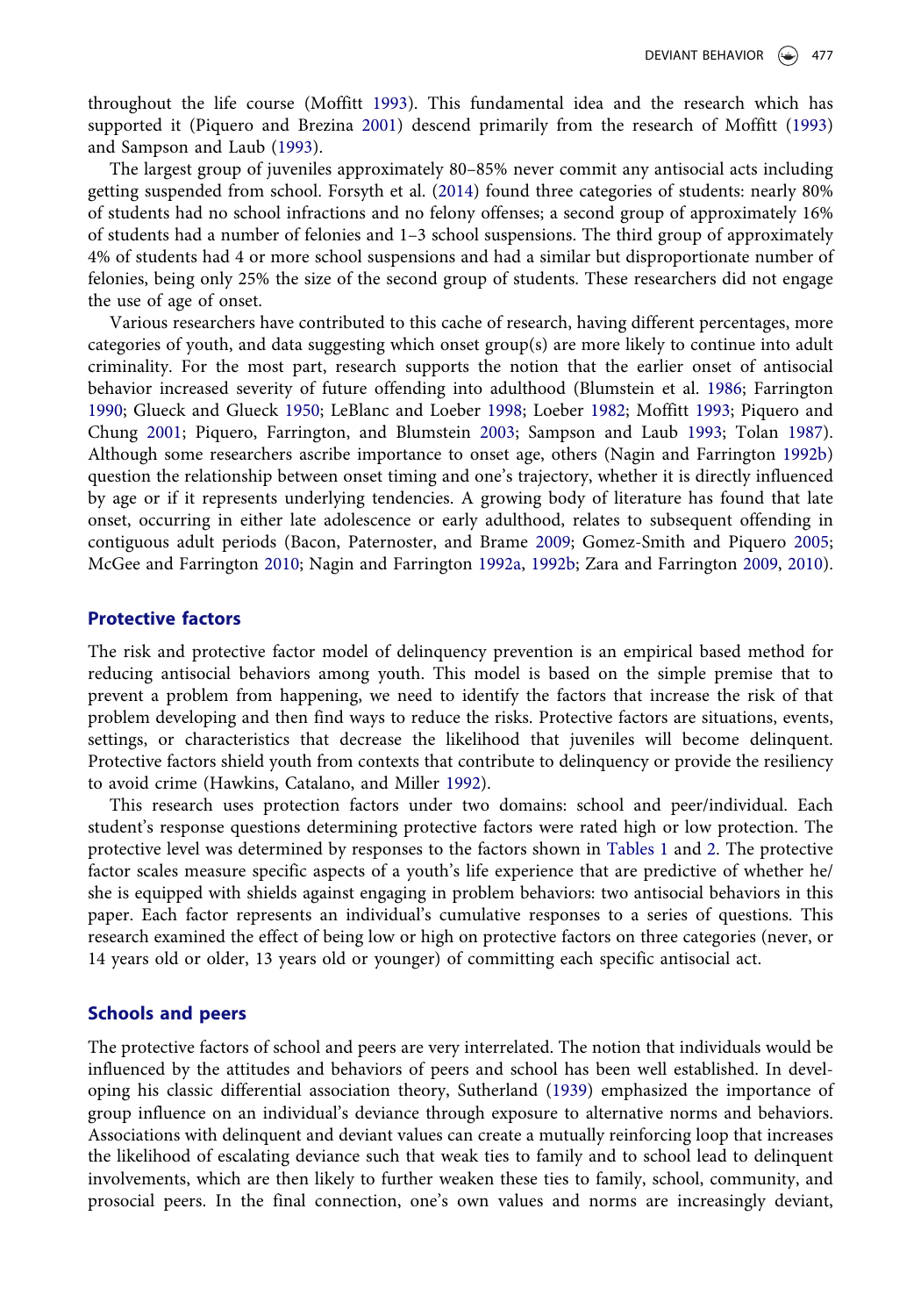478  $\left(\bigstar\right)$  S. J. DICK ET AL.

#### <span id="page-3-0"></span>Table 1. 2014 grade 10 protective level and delinquency, carried a handgun to school.

|                                         |                  | Never | 14 and older | 13 and younger |        |          |
|-----------------------------------------|------------------|-------|--------------|----------------|--------|----------|
|                                         | Protective level | (%)   | (%)          | (% )           | N      | Cramer V |
| <b>School domain</b>                    |                  |       |              |                |        |          |
| Opportunities for prosocial involvement | Low              | 89    | 4            | 7              | 7,965  | 0.07     |
|                                         | High             | 93    | 3            | 4              | 13,367 |          |
| Rewards for prosocial involvement       | Low              | 89    | 4            | 7              | 8.741  | 0.07     |
|                                         | High             | 93    | 3            | 4              | 12,615 |          |
| Peer and individual domain              |                  |       |              |                |        |          |
| Belief in moral order                   | Low              | 91    | 4            | 5              | 8,470  | 0.04     |
|                                         | High             | 93    | 2            | 5              | 11,703 |          |
| Religiosity                             | Low              | 88    | 5            | 7              | 8,734  | $0.15*$  |
|                                         | High             | 96    |              | 3              | 11,631 |          |
| Interaction with prosocial peers        | Low              | 89    | 4            | 6              | 9,069  | 0.07     |
|                                         | High             | 94    | 2            | 4              | 12,062 |          |
| Prosocial involvement                   | Low              | 91    | 4            | 5              | 9,912  | 0.03     |
|                                         | High             | 92    | 3            | 5              | 11,268 |          |
| Rewards for prosocial involvement       | Low              | 91    | 3            | 6              | 7.884  | 0.04     |
|                                         | High             | 93    | 3            | 5              | 13,215 |          |

\*Weak relationship.

All Chi-squares significant at  $p < 0.001$ .

<span id="page-3-1"></span>Table 2. 2014 grade 10 protective level and delinquency, attacked someone with the intent of seriously hurting them.

|                                         |                  | Never | 14 and older   | 13 and younger |        |          |
|-----------------------------------------|------------------|-------|----------------|----------------|--------|----------|
|                                         | Protective level | (%)   | (%)            | (%)            | N      | Cramer V |
| <b>School domain</b>                    |                  |       |                |                |        |          |
| Opportunities for prosocial involvement | Low              | 73    | 9              | 18             | 7,959  | 0.10     |
|                                         | High             | 81    | 7              | 12             | 13,368 |          |
| Rewards for prosocial involvement       | Low              | 73    | 9              | 18             | 8,730  | 0.11     |
|                                         | High             | 82    | 6              | 12             | 12,617 |          |
| Peer and individual domain              |                  |       |                |                |        |          |
| Belief in moral order                   | Low              | 76    | 9              | 16             | 8,455  | 0.06     |
|                                         | High             | 81    | 6              | 13             | 11,703 |          |
| Religiosity                             | Low              | 66    | 11             | 23             | 8,718  | $0.27*$  |
|                                         | High             | 88    | 4              | 7              | 11,635 |          |
| Interaction with prosocial peers        | Low              | 73    | 9              | 18             | 9.054  | 0.11     |
|                                         | High             | 82    | 6              | 12             | 12,072 |          |
| Prosocial involvement                   | Low              | 76    | 9              | 15             | 9,889  | 0.06     |
|                                         | High             | 80    | 6              | 14             | 11,282 |          |
| Rewards for prosocial involvement       | Low              | 77    | $\overline{7}$ | 15             | 7,884  | 0.02     |
|                                         | High             | 79    |                | 14             | 13,207 |          |

\*Moderate relationship.

All Chi-squares significant at  $p < 0.001$ .

<span id="page-3-4"></span>thereby concentrating one's social influences to delinquents (Payne and Welch [2016;](#page-8-17) Thornberry [1987](#page-8-18)).

<span id="page-3-5"></span><span id="page-3-3"></span><span id="page-3-2"></span>One of the earliest institutions that may intervene in a life of deviant behavior is the school. Although family is an early influence on behavior, schools and peers become more influential during adolescence (Laub and Sampson [1993](#page-7-13); Thornberry [1987](#page-8-18)). Indeed, Sampson and Laub ([1993](#page-8-3)) found that a higher grade point average and a more positive student attitude decreased delinquent behavior. Students who are committed to their education and perform well in school are less likely to engage in later delinquency and drug use, suggesting that schools may be able to provide resiliency or protection for those most in need (Gottfredson, Gottfredson, and Payne [2005](#page-7-14)). Weak school attachment and poor school performance may increase the probability of an offending trajectory throughout the life course, whereas strong school attachment and success in school may decrease it. Thornberry ([1987\)](#page-8-18) sees an individual's weak bond to society as the basic root of deviant behavior. This bond is formed by strong attachments to family, commitment to school, and belief in conventional goals. Research on interactional theory supports the importance of commitment to and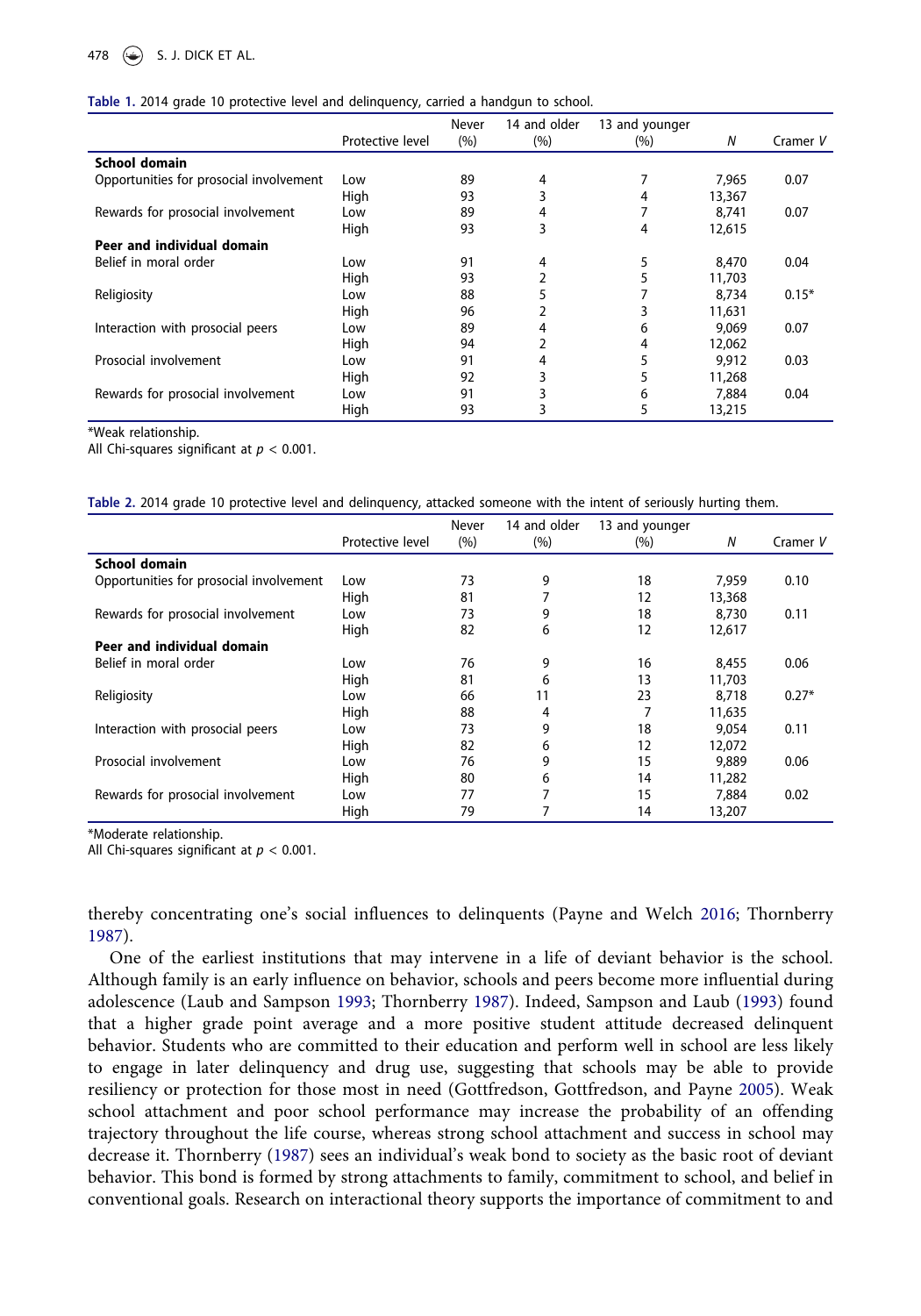<span id="page-4-1"></span>success in school. Commitment to school is generally defined as time and energy invested by students in the pursuit of educational goals/aspirations. Students who spend substantial effort in school are more likely to be concerned about losing their stake in conformity, whereas students who invest little will have less of a stake to lose and are more likely to be delinquent (Bankston, Floyd, and Forsyth [1981\)](#page-7-15). If this bond weakens, an individual is more likely to become involved in deviant groups, thus increasing the chances of deviance and delinquency. The causal influences on antisocial behavior vary depending on the developmental stage. Importantly, these developmental stages are interrelated; if an individual is able to form strong ties to the family in early childhood, he or she is more likely to succeed in forming strong ties with peers and teachers in school.

Along the prosocial path, youth who are given opportunities to be actively involved in the classroom are able to learn and practice social and academic skills. As these students improve their skills, they are recognized and rewarded for their involvement. This positive reinforcement leads to strong attachment to prosocial teachers and peers and commitment to education and other prosocial activities, resulting in normative beliefs that prevent antisocial behavior. Conversely, the antisocial path demonstrates how these same factors may work in the opposite directions. Interactions with deviant others lead to stronger antisocial skills, which are then rewarded and reinforced by deviant peers. This strengthens the attachment to these peers, commitment to deviant activities, and belief in antisocial norms. As an individual's norms and behavior in one developmental stage influence future stages in the life course by limiting that individual's skills and opportunities, deviant youth are essentially stuck in the cycle of antisocial opportunities, peers, beliefs, and behaviors (Jenkins [1997;](#page-7-16) Patterson, DeBaryshe, and Ramsey [1989](#page-8-19)). Academic performance, or school success/failure, is one student-level risk factor for various forms of deviant and antisocial behavior that is strongly demonstrated in research. In general, consistent evidence supports an association between poor school performance and adolescent problem behaviors (Dufur et al. [2015](#page-7-17); Gottfredson [2001](#page-7-18); McGee and Farrington [2010](#page-8-12)).

# <span id="page-4-4"></span><span id="page-4-2"></span>Methods

This paper uses data from the 2014 Louisiana Communities that Care Youth Survey to examine grade 10 students. This biennial survey is administered on even years to sixth, eighth, tenth, and twelfth grade private and public school students. A report is completed by late March of the following year. The survey is designed to assess students' involvement in a specific set of indicators, as well as their exposure to a scientifically valid risk and protective factors identified in the risk and protective factor model of adolescent problem behaviors. Each student completes the survey via pencil during a designated class period/time. The survey is administered on paper, in scantron format. Students are given approximately 60 min to complete 131 questions. Passive consent was used to secure parental permission for participation. Teachers were provided with a short script to read to students just prior to administration. The script served as informed assent and included references to the voluntary nature of the survey and privacy. No identifiable data are collected from the survey. The data were analyzed using optical mark recognition imaging scanners and populated into reports. All school level reports are password protected and require consent to access.

# Self-report studies

<span id="page-4-3"></span><span id="page-4-0"></span>A self-report study is a type of survey, questionnaire, or poll in which respondents read the question and select a response by themselves without researcher interference. Self-report surveys enable researchers to explore the attitudes, beliefs, motivations, and personality characteristics of offender's self-report measures which have been considered valid data sources for general demographic data and domains of behavior (Arnold and Brungardt [1983;](#page-7-19) Burfeind and Bartusch [2006;](#page-7-20) Hindelang, Hirschi, and Weis [1979;](#page-7-21) Hirschi [1969](#page-7-22)). Hirschi's ([1969\)](#page-7-22) support for self-report as an ideal methodology is that official records are a weaker measure of the commission of delinquent acts than honest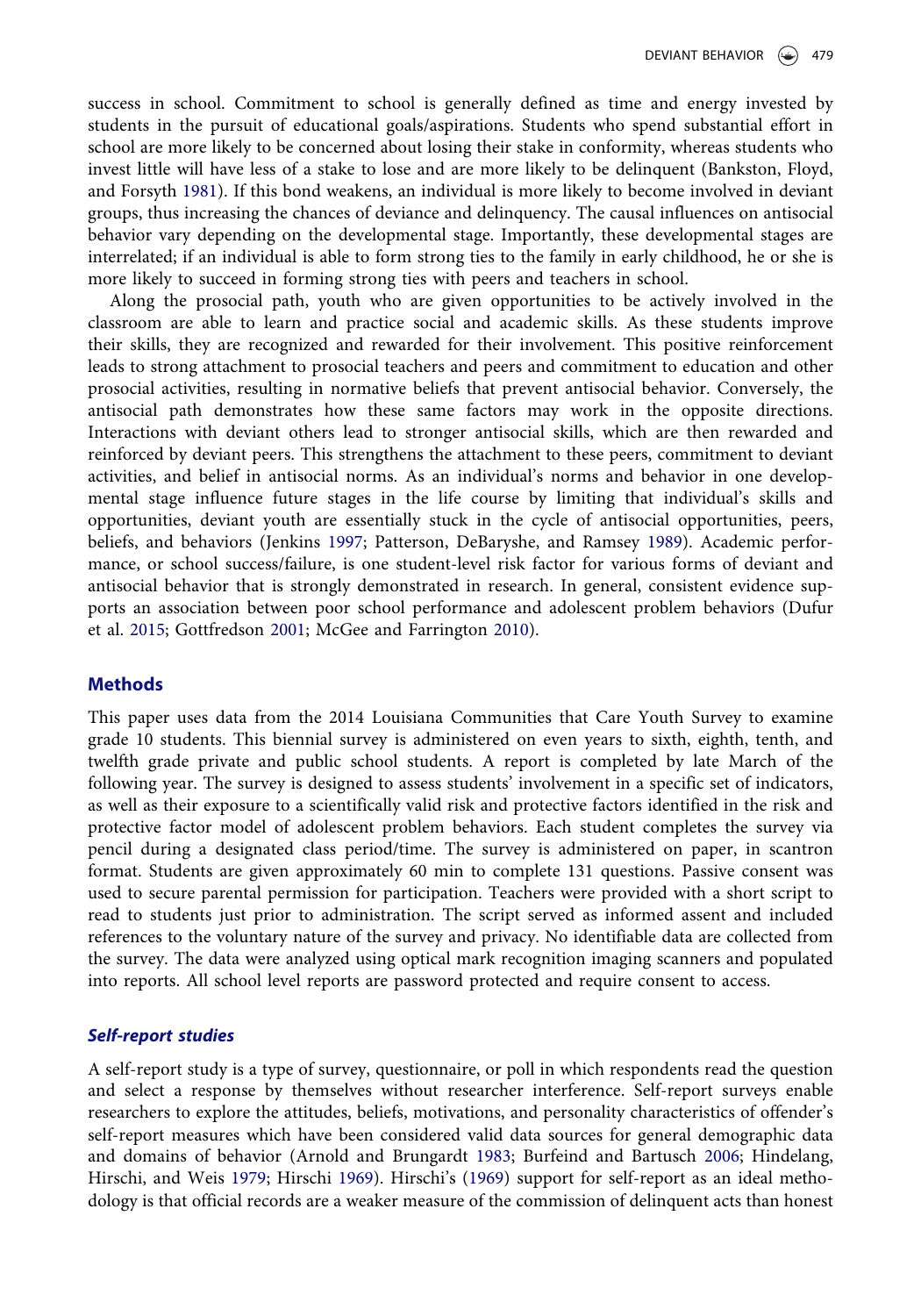self-reports. His rationale is basically that every delinquent act is witnessed and motivated by that young person; only he can explain it, not the police.

# **Findings**

[Tables 1](#page-3-0) and [2](#page-3-1) show the results of this research with each factor in each domain as either high or low risk, as the independent variable and three categories of the two antisocial behaviors as the dependent variable: never, 14 years old or older, and 13 years old or younger. Although a Chisquare is the primary statistic used in determining the relationship between protective factors and delinquency, by itself, it is not useful. Chi-square is sensitive to large data sets through finding relationships that may not be important. Of all the relationships tested in this study, all were found to be significant by Chi-square. Cramer's  $V$  is the measure of strength of association among nominal level variables. Although there are differing opinions on the interpretation of Cramer's V, in this study, a Cramer's V of 0.15 indicates a weak association and 0.20 a medium strength association with two degrees of freedom (Cramer [1946;](#page-7-23) Zaiontz [2015,](#page-8-20) [2017\)](#page-8-21). Moderate relationships between behaviors and risk factors are believed to be important findings given the complexities of behaviors in a natural setting. Weak relationships are worth considering for later study. Thus, rather than judging the existence of an association through Chi-square, this analysis concentrates on the strength of association between the specific behaviors and risk levels.

<span id="page-5-1"></span>As can be seen in [Tables 1](#page-3-0) and [2,](#page-3-1) all the protective factors were significant for both antisocial behaviors: carried a handgun to school and attacked someone with the intent of seriously hurting them. Religiosity was the one protective factor with a demonstrated relationship with the antisocial behavior. For "carried a handgun to school" behavior, this protective factor had a weak relationship  $(V = 0.15)$  and for "attacked someone with the intent of seriously hurting them" religiosity demonstrated a moderate relationship ( $V = 0.27$ ).

As also can be seen in both [Tables 1](#page-3-0) and [2](#page-3-1), in each factor, a high protective level had a greater percentage of individuals who never committed the act than those with a low protective level. It should be noted that not only are these relationships important but they appear to support the anticipated relationship between religiosity and the antisocial behaviors. Students having high religiosity were 8% more likely to never carry a gun to school and 12% more likely not to have engaged in a violent physical attack. These findings indicate the worth of protective factors in preventing delinquency. Religiosity, interaction with prosocial peers, and rewards in school for prosocial involvements stand out among these protective factors, respectively.

# **Discussion**

Having prosocial peers, interaction or goals have long been accepted as protective factors. Prosocial youth who are given opportunities to be actively involved in the classroom are able to learn and practice social and academic skills. These students improve their skills and are recognized and rewarded for their involvement. This positive reinforcement leads to strong attachment to prosocial teachers and peers and commitment to education and other prosocial activities, resulting in normative beliefs that prevent criminal/delinquent behavior. Family must enforce these interactions and goals and restrict peers for the protective factor to be most affective (Piquero, Farrington, and Blumstein [2003\)](#page-8-9).

<span id="page-5-3"></span><span id="page-5-2"></span><span id="page-5-0"></span>But there is a long debate regarding the impact of religiosity on criminal and delinquent behavior. The discussion has subsided and arose within the context of social control theory. On one side of the debate, some researchers have contended that there is little support for the suggested inverse relationship between religiosity and criminal behavior. They suggest that findings are spurious, strongly influenced by intervening variables such as peer groups and types of crime (Benda [1997;](#page-7-24) Schur [1969\)](#page-8-22). Other side of the debate is that the absence of religion in the lives of delinquents contributes, at least in part, to their antisocial behavior (Ulmer et al. [2012\)](#page-8-23). This position that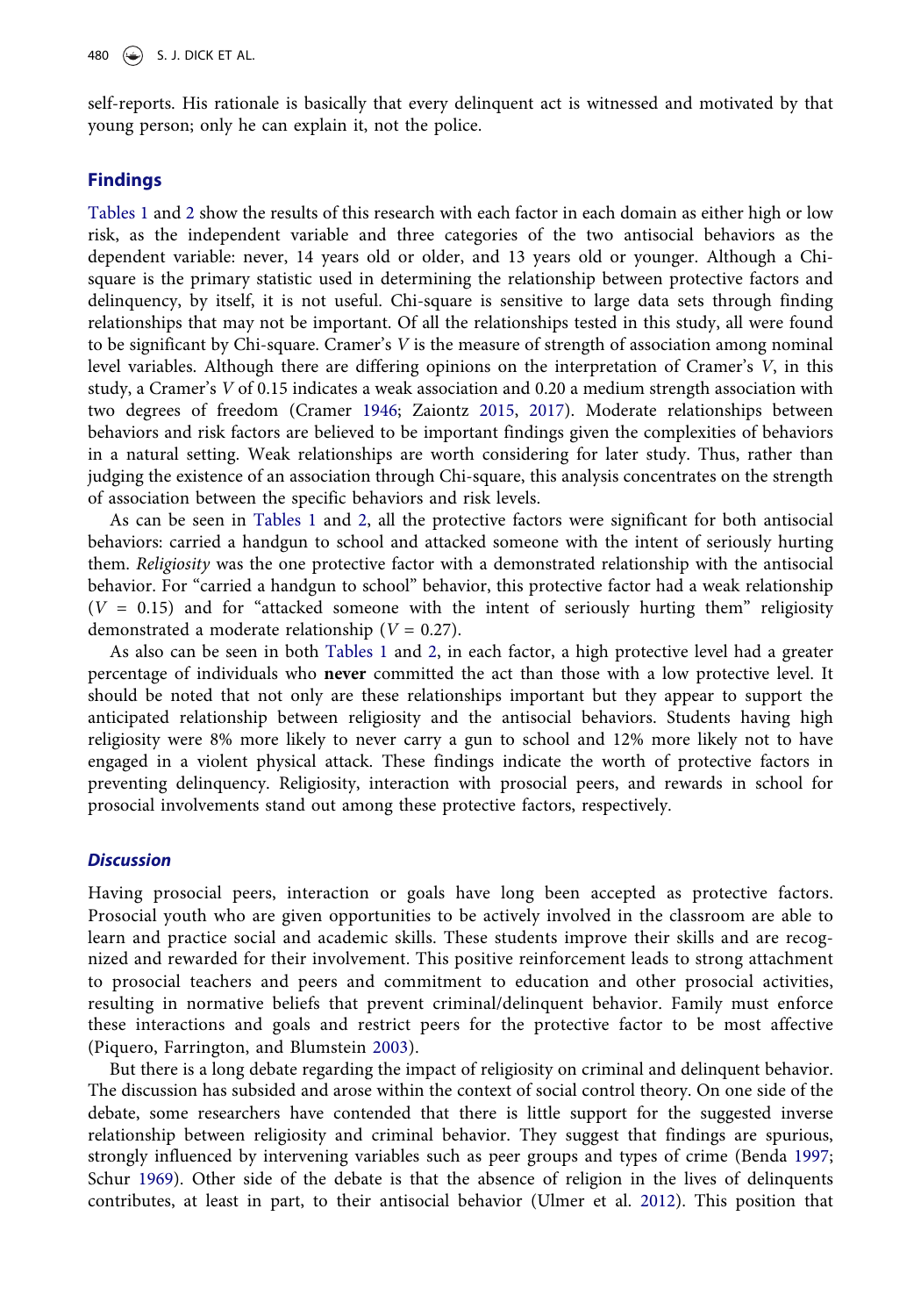<span id="page-6-0"></span>religion is a crucial integrative mechanism for maintaining social control and fostering common values and beliefs descends from Durkheim [\(1913\)](#page-7-25). Research has linked religiosity to informal social control that helps reduce or prevent delinquency. It has long been seen as the psychological mechanism preventing delinquency when psychologically present when parents or other caretakers are physically absent. The focus of this research is to unravel this complex web of variables that alter or prevent bad behavior, school failure, and ultimately societal failure and criminality for many youth. Religiosity helps fosters beliefs in a prosocial normative system.

In a sense, criminologists know what makes good kids; but bad kids who become bad adults are not just the flip side. This research adds to the literature on delinquency and also abstainers. Abstainers although receiving little focus from criminologist in the past have reversed that trend. It is likely that abstainers will receive increased attention in the future. Criminologists who are looking for protective factors that guard against delinquency should be interested.

Plotting official rates of crime against age reveals that most lawbreakers offend during their teenage years, then by their early 20s, steadily desist from criminal activity (Blumstein et al. [1986](#page-7-6)). This robust relationship between age and antisocial behavior has been termed the age–crime curve. Although the results are inconsistent, it emphasizes the importance of early onset age as a strong correlate of future, especially adult offending Farrington ([1990](#page-7-1)). Developmental/Life course theory is a theoretical perspective, which focuses on fostering knowledge and suggests that the age of onset/ crime relationship is more complicated than what has been typically theorized.

The study is limited to 1 year of students in a single state's public schools and those schools that allowed the survey. The large sample constitutes a census of the specific population but there is no reason to believe that the 1 year is significantly different from other years. Researchers may need to take the next step of create parametric statistics for these data for multidimensional modeling. Age of behavior onset and relationships between specific risk factors and antisocial behaviors show particular promise for later studies.

## Notes on contributors

STEVEN J. DICK, Ph.D., is a senior scientist and statistician at the Picard Center for Child Development and Lifelong Learning at the University of Louisiana, Lafayette.

CRAIG J. FORSYTH is a professor of Sociology, a Picard Scholar, and holds the Jack and Gladys Theall/BORSF Professorship in Liberal Arts at the University of Louisiana at Lafayette. He is the author of over 250 journal articles and book chapters. He is the author of The American Merchant Seaman: Struggle and Stigma (Taylor & Francis, 1989), coauthor (with Anthony Margavio) of Caught in the Net: The Conflict Between Shrimpers and Conservationists (Texas A&M Press, 1996), and coauthor (with Heith Copes) of the Encyclopedia of Social Deviance (Sage, 2014). His principal research interests are in the areas of deviance, crime, and delinquency. He received his PhD in sociology from Louisiana State University in 1983. He received both his BA (1977) and MA (1979) at the University of New Orleans.

JING CHEN is a research associate working at Picard center for child development and lifelong learning. She is currently working toward a PhD in computer science at University of Louisiana at Lafayette. Her research interests include data mining and visualization.

YORK A. FORSYTH has a BS in management information systems and a MA in Political Science. He is a data coordinator at the Picard Center, University of Louisiana at Lafayette. He has published numerous articles on piracy, juvenile delinquency, poachers, and game wardens. He is a member of the Golden Key International Honour Society. He is also a two time recipient of the Junior Scholar award from the International Studies Association. He is currently a graduate student in informatics.

RAYMOND W. BIGGAR, Jr., Ph.D., is a senior research scientist at the Cecil J. Picard Center for Child Development and Lifelong Learning at University of Louisiana at Lafayette. He has 8 years of experience working in evaluative research and project management in the areas of school climate, mental health, and juvenile justice. He is also an adjunct associate professor in the department of counselor education.

KAREN BURSTEIN, Ph.D., is the Director of the Cecil J. Picard Center for Child Development and Lifelong Learning at University of Louisiana at Lafayette as well as Loyd J. Rockhold Eminent Chair and Professor of Early Childhood at UL Lafayette. Burstein earned a Ph.D. in Special Education and Measurement from Arizona State University. She has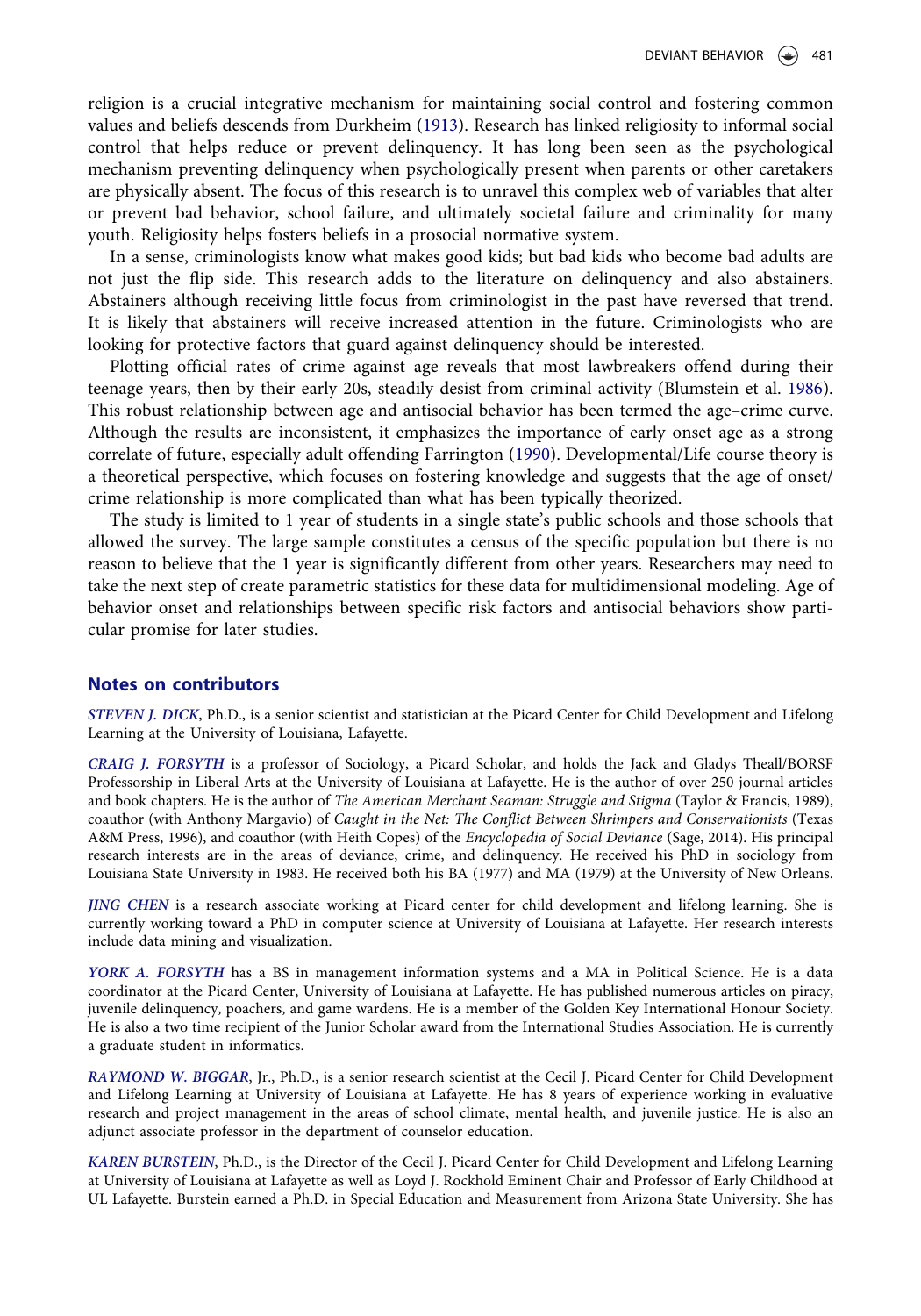482  $\left(\bigstar\right)$  S. J. DICK ET AL.

served as principal investigator on over 20 federally funded research project and evaluated numerous other. Her current research interests include language acquisition in young under-resourced children, enriched ebooks as supplemental tools for reading comprehension, and computational logic as a tool for heuristic decision making.

# **References**

<span id="page-7-19"></span>Arnold, W.R. and T.M. Brungardt. [1983](#page-4-0). Juvenile Misconduct and Delinquency. Boston: Houghton-Mifflin.

- <span id="page-7-10"></span>Bacon, S., R. Paternoster, and R. Brame. [2009](#page-2-0). "Understanding the Relationship between Onset Age and Subsequent Offending during Adolescence." Journal of Youth and Adolescence 38:301–11. doi:[10.1007/s10964-008-9322-7.](http://dx.doi.org/10.1007/s10964-008-9322-7)
- <span id="page-7-15"></span>Bankston, W. B., Hugh Floyd, and Craig J. Forsyth. [1981](#page-4-1). "Toward a General Model of the Process of Radical Conversion: An Interactionist Perspective on the Transformation of Self Identity." Qualitative Sociology 4:279–97. doi[:10.1007/BF00986741](http://dx.doi.org/10.1007/BF00986741).
- <span id="page-7-24"></span>Benda, B.B. [1997.](#page-5-0) "An Examination of a Reciprocal Relationship between Religiousity and Different Forms of Delinquency within a Theoretical Model." Journal of Research in Crime 34 (May):163–86. doi:[10.1177/](http://dx.doi.org/10.1177/0022427897034002001) [0022427897034002001](http://dx.doi.org/10.1177/0022427897034002001).
- <span id="page-7-6"></span>Blumstein, A., J. Cohen, J. Roth, and C. Visher. [1986](#page-2-1). Criminal Careers and "Career Criminals". Washington, DC: National Academy Press.
- <span id="page-7-20"></span>Burfeind, J.W. and D.J. Bartusch. [2006.](#page-4-0) Juvenile Delinquency: An Integrated Approach. Sudbury, MA: Jones and Bartlett Publishers.
- <span id="page-7-23"></span><span id="page-7-4"></span>Cramer, Harald. [1946.](#page-5-1) Mathematical Methods of Statistics. Bombay: Asia Publishing House.
- DeLisi, M. [2006](#page-1-0). "Zeroing in on On Early Onset: Results from a Population of Extreme Career Criminals." Journal of Criminal Justice 34:17–26. doi:[10.1016/j.jcrimjus.2005.11.002](http://dx.doi.org/10.1016/j.jcrimjus.2005.11.002).
- <span id="page-7-17"></span>Dufur, Mikaela J., John P. Hoffman, David B. Braudt, Toby L. Parcel, and Karen R. Spence. [2015](#page-4-2). "Examining the Effects of Family and School Social Capital on Delinquent Behavior." Deviant Behavior 36 (7):511–26. doi:[10.1080/](http://dx.doi.org/10.1080/01639625.2014.944069) [01639625.2014.944069](http://dx.doi.org/10.1080/01639625.2014.944069).
- <span id="page-7-25"></span>Durkheim, Emile. [1913](#page-6-0). The Elementary Forms of Religious Life. NY: Free Press.
- <span id="page-7-0"></span>Farrington, D. P. [1989.](#page-1-1) "Early Predictors of Adolescent Aggression and Adult Violence." Violence and Victims 4  $(2):79-100.$
- <span id="page-7-1"></span>Farrington, D. P. [1990](#page-1-1). "Implications of Criminal Career Research for the Prevention of Offending." Journal of Adolescence 13 (2):93–113. doi[:10.1016/0140-1971\(90\)90001-N](http://dx.doi.org/10.1016/0140-1971(90)90001-N).
- <span id="page-7-2"></span>Farrington, D.P. [2005.](#page-1-1) "Childhood Origins of Anti-Social Behavior." Clinical Psychology and Psychotherapy 12:177–90. doi[:10.1002/cpp.448.](http://dx.doi.org/10.1002/cpp.448)
- <span id="page-7-5"></span>Forsyth, Craig J., Gary Asmus, Holly Howat, Lai K. Pei, York A. Forsyth, and Billy Stokes. [2014.](#page-2-2) "Examining the Relationship between School Suspensions/Expulsions and Felonies: A Research Note." Criminal Justice Studies 27 (2):149–58.
- <span id="page-7-7"></span>Glueck, S. and E. Glueck. [1950](#page-2-3). Unraveling Juvenile Delinquency. Cambridge, MA: Harvard University Press.
- <span id="page-7-11"></span>Gomez-Smith, Z. and A.R. Piquero. [2005](#page-2-0). "An Examination of Adult Onset Offending." Journal of Criminal Justice 33 (6):515–25. doi[:10.1016/j.jcrimjus.2005.08.001](http://dx.doi.org/10.1016/j.jcrimjus.2005.08.001).
- <span id="page-7-18"></span>Gottfredson, Denise C. [2001](#page-4-2). Schools and Delinquency. Cambridge, UK; New York: Cambridge University Press.
- <span id="page-7-14"></span>Gottfredson, Gary D., Denise C. Gottfredson, and Allison A. Payne. [2005](#page-3-2). "School Climate Predictors of School Disorder: Results from a National Study of Delinquency Prevention in Schools." Journal of Research in Crime and Delinquency 42 (4):412–44. doi[:10.1177/0022427804271931.](http://dx.doi.org/10.1177/0022427804271931)
- <span id="page-7-12"></span>Hawkins, J., R. Catalano, and J. Miller. [1992.](#page-2-4) "Risk and Protective Factors for Alcohol and Other Drug Problems in Adolescence and Early Adulthood: Implications for Substance Abuse Prevention." Psychological Bulletin 112 (1):64– 105. doi[:10.1037/0033-2909.112.1.64](http://dx.doi.org/10.1037/0033-2909.112.1.64).
- <span id="page-7-21"></span>Hindelang, M.J., T. Hirschi, and J. Weis. [1979.](#page-4-3) "Correlates of Delinquency: The Illusion of Discrepancy between Self-Report and Official Measures." American Sociological Review 44 (December):995–1014. doi:[10.2307/2094722](http://dx.doi.org/10.2307/2094722).
- <span id="page-7-22"></span>Hirschi, Travis. [1969.](#page-4-3) Causes of Delinquency. Berkeley, CA: University of California Press.
- <span id="page-7-16"></span>Jenkins, Patricia H. [1997](#page-4-4). "School Delinquency and the School Social Bond." Journal of Research in Crime and Delinquency 34:337–67. doi[:10.1177/0022427897034003003](http://dx.doi.org/10.1177/0022427897034003003).
- <span id="page-7-13"></span>Laub, John H. and Robert J. Sampson. [1993](#page-3-3). "Turning Points in the Life Course: Why Change Matters to the Study of Crime." Criminology 31:301–25. doi[:10.1111/j.1745-9125.1993.tb01132.x.](http://dx.doi.org/10.1111/j.1745-9125.1993.tb01132.x)
- <span id="page-7-8"></span>LeBlanc, M. and R. Loeber. [1998.](#page-2-3) "Developmental Criminology Updated." Pp. 115–98 in Crime and Justice: An Annual Review of Research, vol. 23, edited by M. Tonry. Chicago: University of Chicago Press.
- <span id="page-7-9"></span>Loeber, R. [1982](#page-2-3). "The Stability of Antisocial and Delinquent Child Behavior: A Review." Child Development 53 (6):1431–46. doi:[10.2307/1130070](http://dx.doi.org/10.2307/1130070).
- <span id="page-7-3"></span>Loeber, R., D.P. Farrington, M. Stouthamer-Loeber, T.E. Moffitt, and A. Caspi. [1998.](#page-1-2) "The Development of Male Offending: Key Findings from the First Decade of the Pittsburgh Youth Study." Studies on Crime and Crime Prevention 7 (2):141–72.